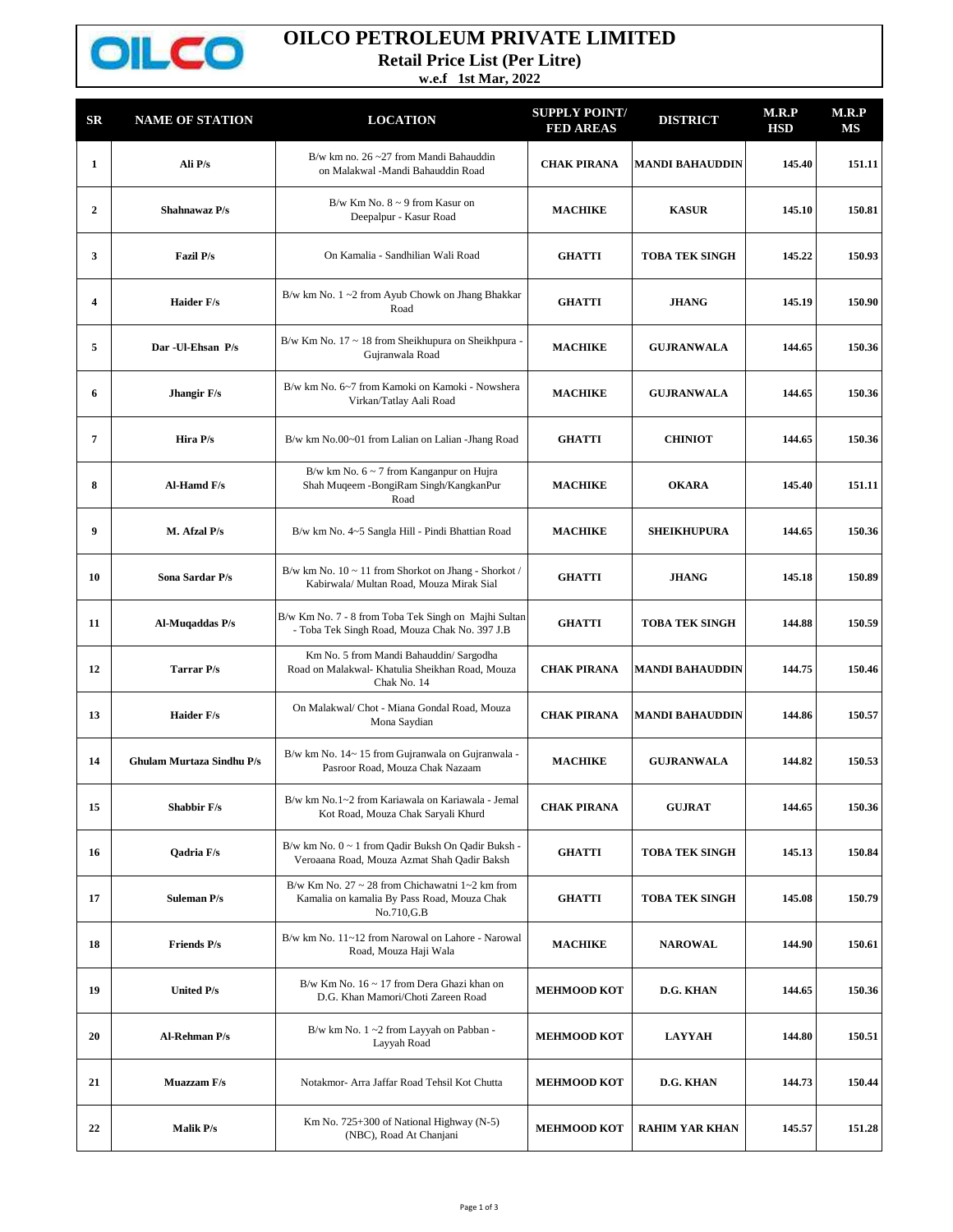

## **OILCO PETROLEUM PRIVATE LIMITED**

**Retail Price List (Per Litre)**

**w.e.f 1st Mar, 2022**

| SR | <b>NAME OF STATION</b> | <b>LOCATION</b>                                                                                                               | <b>SUPPLY POINT/</b><br><b>FED AREAS</b> | <b>DISTRICT</b>       | M.R.P<br><b>HSD</b> | M.R.P<br>MS |
|----|------------------------|-------------------------------------------------------------------------------------------------------------------------------|------------------------------------------|-----------------------|---------------------|-------------|
| 23 | Al-Raheem F/s          | Chak No.123 - B/TDA B/w Km No. $1 \sim 2$ from Layyah-<br>Multan By Pass Road on Layyah City- Multan/ DG Khan<br>By Pass Road | <b>MEHMOOD KOT</b>                       | <b>LAYYAH</b>         | 144.79              | 150.50      |
| 24 | <b>Awaisia P/s</b>     | Km No. 10 of Chowk Bahadar Pur to Chowk Shahbaz<br>Pur Road                                                                   | <b>MEHMOOD KOT</b>                       | <b>RAHIM YAR KHAN</b> | 146.07              | 151.78      |
| 25 | Al-Murtaza P/s         | B/w km No. 38 ~ 39 from Layyah on Garh Maharaja -<br>Chowk Azam ~ Layyah Road, Mouza 375/ TDA                                 | <b>MEHMOOD KOT</b>                       | <b>LAYYAH</b>         | 145.03              | 150.74      |
| 26 | M. Shafi P/s           | Km No. 3 ~ 4 from Naiwala Bangla on Naiwala Bangla<br>- Shirinwala Road, Mouza Chak No. 142/9 -L                              | <b>SAHIWAL</b>                           | <b>SAHIWAL</b>        | 144.65              | 150.36      |
| 27 | AL-Karam P/s           | B/w km No.0~1 from Fattoo Mor on Fattoo Mor Nai<br>Wala Bangla Road, Mouza Chak No.133/9-L                                    | <b>SAHIWAL</b>                           | <b>SAHIWAL</b>        | 144.65              | 150.36      |
| 28 | Rana F/s               | 4 km from N(5) Gamber Chowk on Noor Shah-Ghamber<br>Road                                                                      | <b>SAHIWAL</b>                           | <b>SAHIWAL</b>        | 144.65              | 150.36      |
| 29 | Ellahi Baksh P/s       | 2.9 km from 50 Pull Adda on Ghaziabad - Kassowal<br>Road                                                                      | <b>SAHIWAL</b>                           | <b>SAHIWAL</b>        | 144.65              | 150.36      |
| 30 | <b>Chaudhary P/s</b>   | B/w km No. 6~7 from Adda Shabeel on Adda<br>Shabeel - Naiwala Bangla Road, Chak No. 140/9 - L                                 | <b>SAHIWAL</b>                           | <b>SAHIWAL</b>        | 144.65              | 150.36      |
| 31 | <b>Munawar P/s</b>     | B/w km No. 77~78 from Bahawal pur & B/w 98~99<br>from Bahawal Nagar on Bahawalpur Road, Mouza Qaim<br>Pur                     | <b>VEHARI</b>                            | <b>BAHAWALPUR</b>     | 144.65              | 150.36      |
| 32 | AL-Madina P/s          | B/w km No. 0~1 from Kassowal on Kassowal<br>- Talumba Road, Mouza Chak No. 4/14-L                                             | <b>SAHIWAL</b>                           | <b>SAHIWAL</b>        | 144.65              | 150.36      |
| 33 | <b>Adil Hamza P/s</b>  | B/w km No.5~6 from Taj Chowk on Taj Chowk -<br>Ahmedpur/Chowk Sawatera Road, Mouza Ahmed Pur<br>Lumma                         | <b>MEHMOOD KOT</b>                       | <b>RAHIM YAR KHAN</b> | 145.57              | 151.28      |
| 34 | Nayyar P/s             | B/w Km No.7~8 on Qadirpur/ Rawan - Tatepur Road,<br>MouzaTatepur,                                                             | <b>MEHMOOD KOT</b>                       | <b>MULTAN</b>         | 144.72              | 150.43      |
| 35 | Zam Zam P/s            | $B/w$ km No. $21 \sim 22$ from Minchinabad on<br>Minchinabad - Head Sulemanki Road, Mouza Shrafpur                            | <b>VEHARI</b>                            | <b>BAHAWALNAGAR</b>   | 145.34              | 151.05      |
| 36 | Afzal & Sons P/s       | B/w km No.0~1 from Adda Bareka on Hasil Saru-Head<br>Sulemanki/Macleod Gunj Road, Mouza Bareka Ottar                          | <b>VEHARI</b>                            | <b>BAHAWALNAGAR</b>   | 145.43              | 151.14      |
| 37 | Lilla F/s              | b/w Km No. 40 ~ 41 Khushab /Lilla - Pind<br>Dad Khan Road                                                                     | <b>GHATTI</b>                            | <b>KUSHAB</b>         | 145.46              | 151.17      |
| 38 | <b>Gondal P/s</b>      | $B/w 10 \sim 11$ km from Bhera on<br>Malakwal/Bhera - Shahpur/Johrian Road                                                    | <b>GHATTI</b>                            | <b>SARGODHA</b>       | 145.25              | 150.96      |
| 39 | Nazim P/s              | B/w Km No. $9 \sim 8$ from Abdaal Chowk on Abdaal to<br>Hujjan Road, Mouza Salam                                              | <b>GHATTI</b>                            | <b>SARGODHA</b>       | 145.05              | 150.76      |
| 40 | Ali P/s                | 1.4 Km from Sillanwali By Pass Chowk on Sillanwali<br>Barana Road                                                             | <b>GHATTI</b>                            | <b>SARGODHA</b>       | 144.79              | 150.50      |
| 41 | Ali Petroleum          | B/w Km No.24 $\sim$ 25 from Fath Pur on Mianwali -<br>Muzaffargarh Road, Mouza Chak No. 67/ML                                 | <b>KOTLA JAM</b>                         | <b>BHAKKAR</b>        | 144.65              | 150.36      |
| 42 | Afnan F/s              | B/w km No. $54 \sim 55$ from Bhakkar on Kallur<br>Kot - Bhakkar Road, Mouza Kaluual Dagar                                     | <b>KOTLA JAM</b>                         | <b>BHAKKAR</b>        | 144.65              | 150.36      |
| 43 | Draz Khel Brothers P/s | B/w km No. 17~18 from Sargodha on Sargodha -<br>Khushab/ Mianwali Road, Mouza Dhrema                                          | <b>GHATTI</b>                            | <b>SARGODHA</b>       | 144.95              | 150.66      |
| 44 | Fakhr-E-Lasani P/S     | 6.4 km from Wagha Stop & 1.9 km from<br>Kingra Adda Stop on Kingra Sialkot Road, Mouza<br><b>Bhaloor Barhamna</b>             | <b>MACHIKE</b>                           | <b>SIALKOT</b>        | 145.42              | 151.13      |